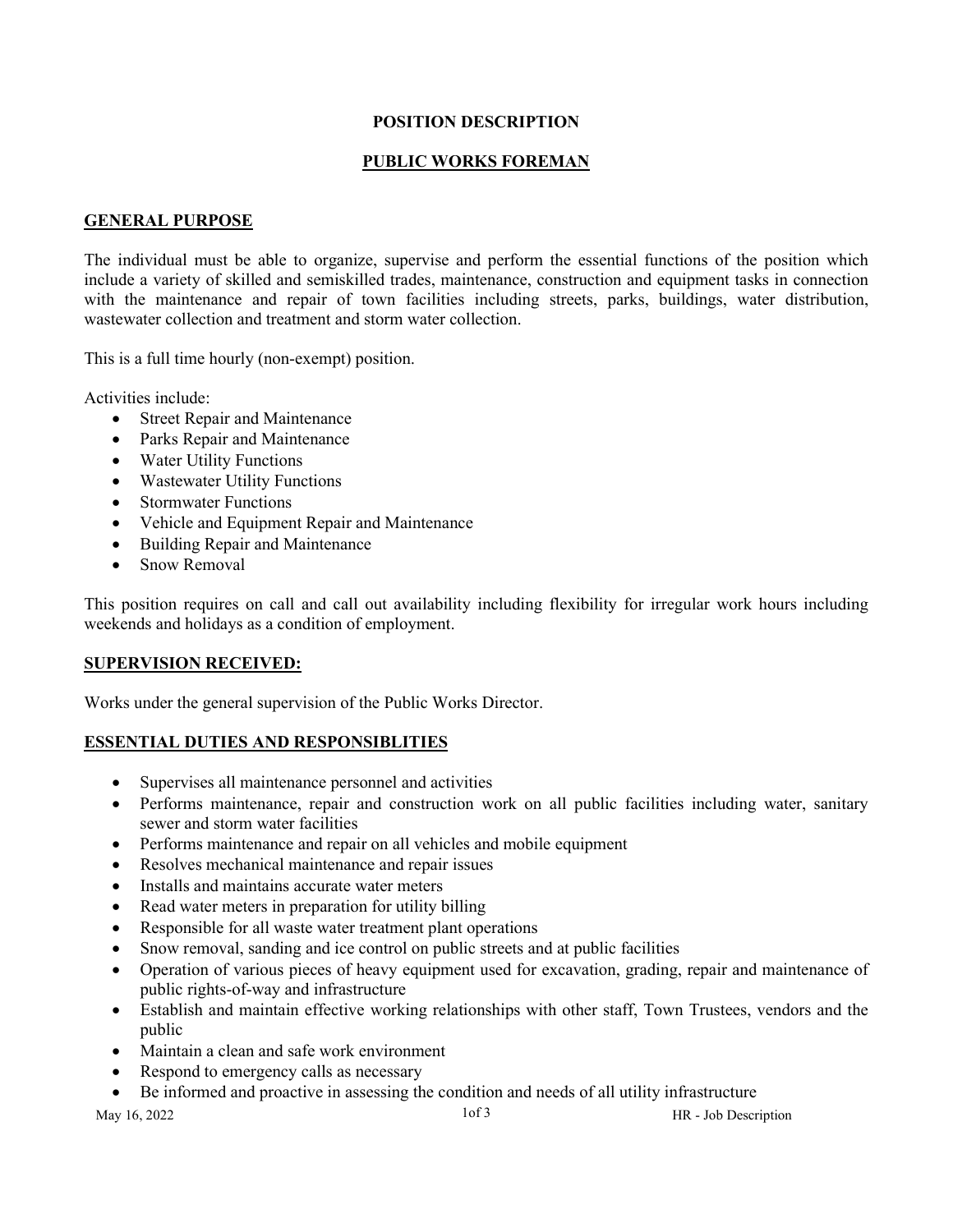- Reviews, comments and inspects installation of all utility related installations
- Prepare reports or provide information as required/requested for Public Works Director and public
- Assist in performing a variety of daily/weekly/monthly testing and data collection for compliance with State reporting regulations and filing required reporting in accordance with State Statute and Local **Ordinance**
- Assists in the preparation and administration of department budgets
- Related and other duties as assigned

# **EDUCATION AND EXPERIENCE**

- High School graduation
- Must possess a minimum Colorado Class 1 wastewater collection license and a Class 1 water distribution operator license, or ability to obtain within one year of hire. Possession of a Class D wastewater treatment operator license is preferred. Must be actively pursuing license within one year of hire.
- Must possess a valid CDL Class B Driver License, or ability to obtain within one year of hire, and a good driving record.
- Minimum of five (5) years experience and one (1) year supervisory experience in municipal public works operations

# **KNOWLEDGE, SKILLS AND ABILITIES**

- Ability to follow and transmit oral and written instructions
- Ability to effectively direct, train and supervise subordinate personnel
- Ability to communicate effectively verbally and in writing
- Problem resolution skill as applies to all aspects of the public works/maintenance department
- Knowledge of current practices, maintenance techniques, tools and materials used in the construction and repair of municipally owned utilities
- The skill to physically perform a variety of skilled and semiskilled maintenance and repair tasks in a wide range of environmental and climatic conditions
- Basic writing, reading and mathematical skills
- Ability to analyze and interpret data
- Familiar with playground safety guidelines
- Familiar with MUTCD standards
- Knowledge of computers and electronic data processing
- Familiarity with Microsoft Office
- Ability to organize and maintain records and prepare reports
- Ability to establish and maintain effective working relationships with Town officials, employees and the general public

# **TOOLS AND EQUIPMENT USED**

Operates a variety of hand tools, light and heavy equipment used in park, street and general infrastructure repair/construction/maintenance. Personal computer, including word processing and spreadsheet functions. Phone, fax and copy machine. Must have a valid CDL Class B driver license.